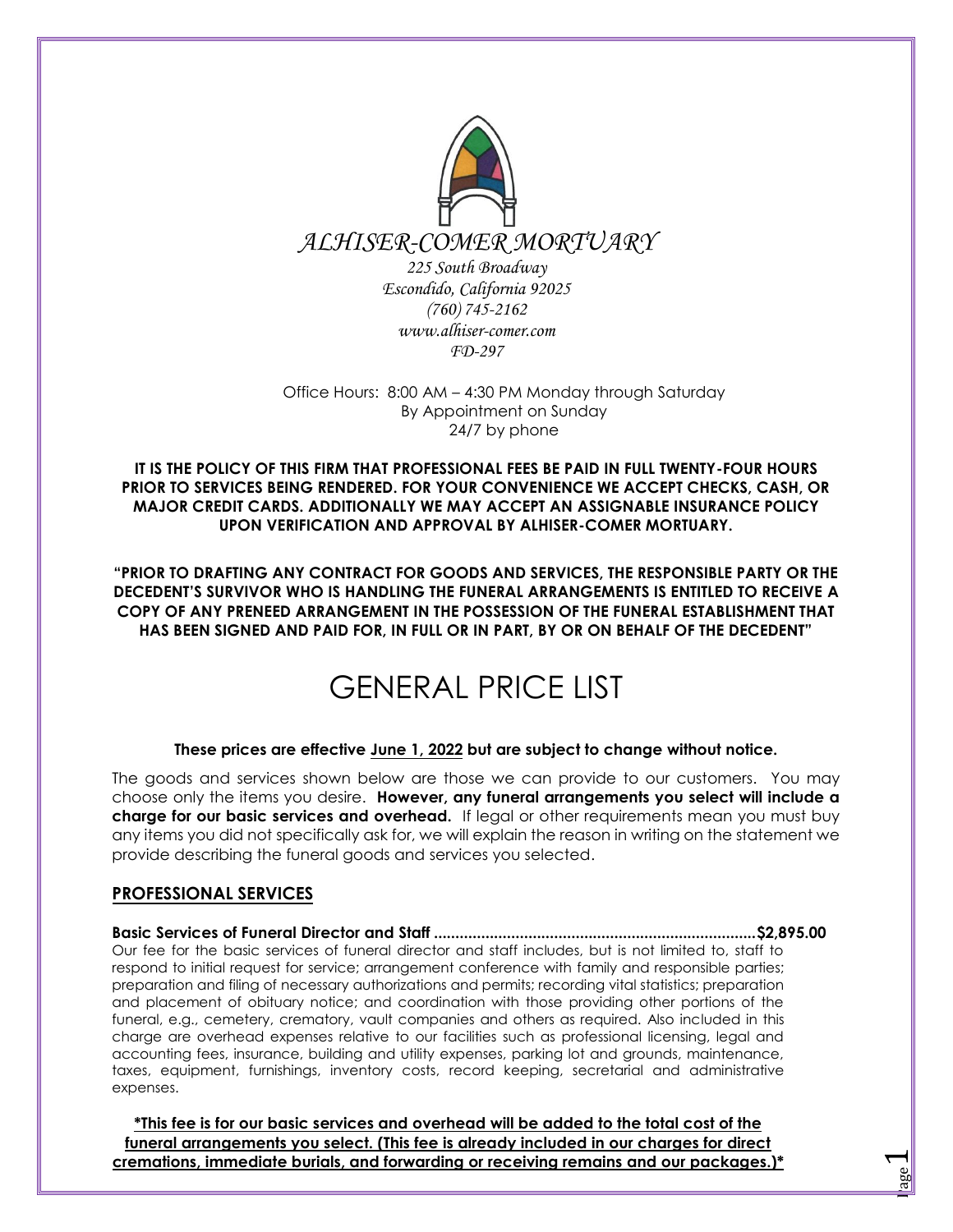## **FACILITIES, EQUIPMENT AND STAFF**

- **A. Viewing or Visitation at the Funeral Home\* (up to 4 Hour Period)…………………....\$695.00**  Our services include: visitation setup, use of visitation room for up to four hours, display of floral arrangements and supervision and attendance during the viewing, visitation or wake.
- **B. Funeral Service at the Funeral Home or Other Facility\* …..………………….….……..\$695.00**  Our service includes: coordinating the funeral arrangements, supervision of the funeral, staff to coordinate the funeral ceremony, supervision of committal or other disposition service, and use of the funeral home facilities or staff and equipment necessary for setup at another location.
- **C. Memorial Service at Funeral Home or Other Facility\*………………………………..... \$695.00**  Our service includes: coordinating the memorial service, supervision of the memorial service, staff to attend the memorial service, and use of the funeral home facilities or staff and equipment necessary for setup at another location.
- **D. Graveside Service\*…………………………………………………………………………….\$595.00**  Our services include: coordinating the funeral arrangements at graveside, supervision of the graveside service, equipment and staff necessary to conduct the graveside service.
- **E. Viewing, Visitation, Funeral or Memorial Service Rental at the Funeral Home\* by an outside group (min. 2 hour Rental)….……………………………………… \$250.00/hour** Our services include: setup, use of facilities, display of floral arrangements, supervision during the viewing, visitation, funeral or memorial service.
- **F. Reception Hall Rental and Cleaning Fee:…………………………..…….……………... \$250.00**
- **G. International Shipment of Remains Paperwork Fee…………………………………….. \$650.00** 
	- \* Additional Charge for Sunday or Holiday Service…………\$350.00
	- \* Additional Charge for Evening or After Hours……………...\$350.00

## **PREPARATION**

We require the use of licensed personnel to supervise all technical aspects of our services. Utmost care is taken in all steps of our preparation. Our Preparation Facility is OSHA and State compliant. Our personnel and management take their role very seriously and it shows in the dedication to our clients.

**Embalming**......................................................................................................................................... \$895.00

Except in certain special cases, embalming is not required by law. Embalming may be necessary, however, if you select certain funeral arrangements, such as a funeral with viewing. If you do not want embalming, you usually have the right to choose an arrangement that does not require you to pay for it, such as direct cremation or immediate burial.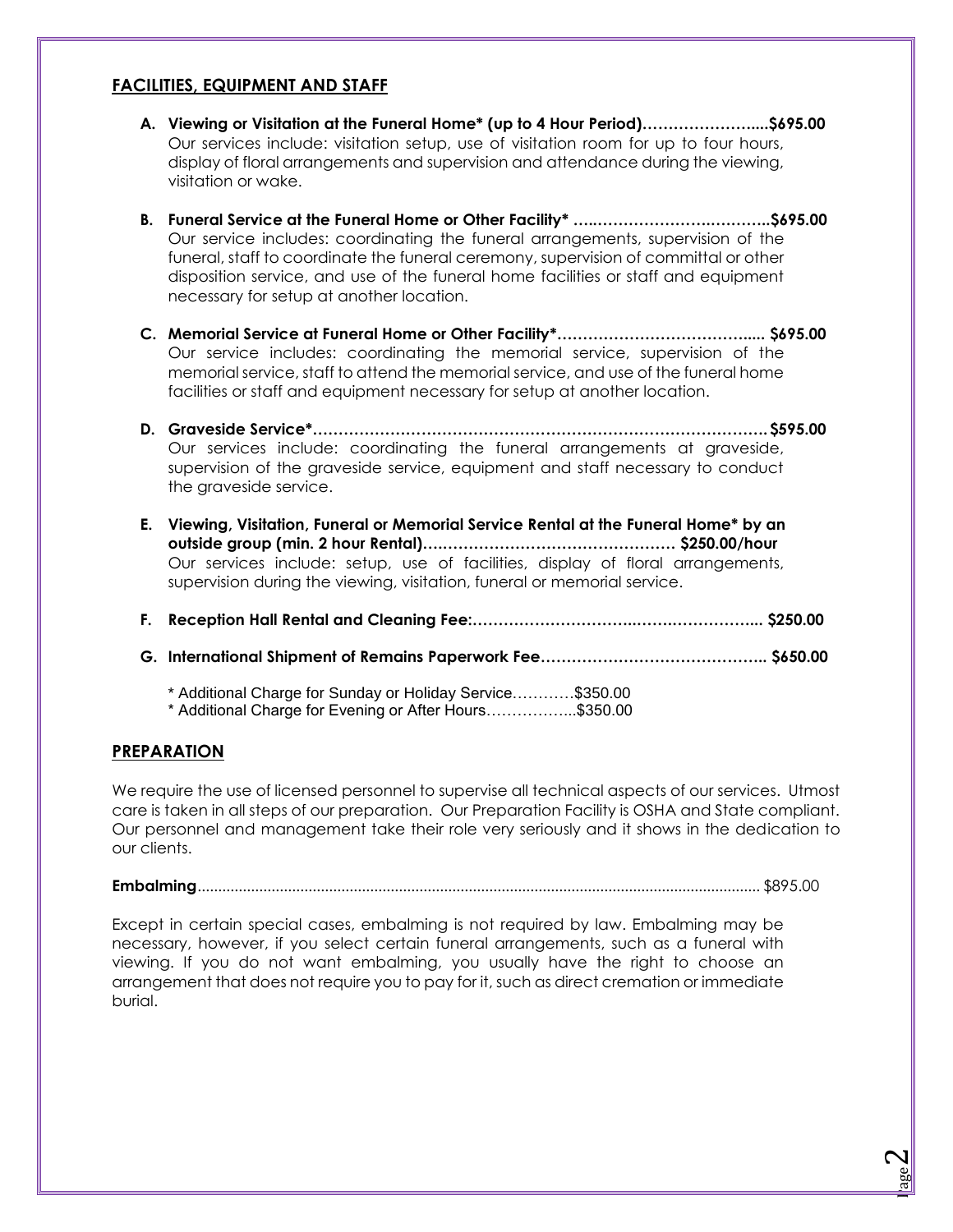### **Other Preparation of the Deceased**

|    | A. Cosmetology, Dressing and Placement of Deceased in Casket \$425.00                                                                                                           |  |
|----|---------------------------------------------------------------------------------------------------------------------------------------------------------------------------------|--|
| В. | Bathing, Sanitary Procedures for Deceased when no Embalming has been                                                                                                            |  |
|    | C. Refrigeration of Un-embalmed Remains (It is the policy of our firm, in compliance with<br>State law, to require refrigeration of an un-embalmed body after 24 hours)\$250.00 |  |
|    | D. Repair of Remains Following Anatomical Donation, or Autopsy\$395.00                                                                                                          |  |
| Е. | Preparation and Use of Facilities for Private Family I/D View of Un-Embalmed                                                                                                    |  |
| F. |                                                                                                                                                                                 |  |

## **AUTOMOTIVE EQUIPMENT (25 mile radius) (See Charges for Additional Mileage Below)**

Our vehicles can be expected to be clean and in proper working condition at all times. Our drivers are versed on the best routes and can provide directions to family and friends. Care is taken by our staff at all times when operating our funeral vehicles.

|  | A. Transfer of Deceased to Funeral Home (vehicle & personnel) \$495.00 |  |
|--|------------------------------------------------------------------------|--|
|  |                                                                        |  |
|  |                                                                        |  |
|  |                                                                        |  |
|  |                                                                        |  |
|  |                                                                        |  |

### **Additional Mileage Charge (One Way)**

|--|--|

## **SPECIAL CHARGES**

| Forwarding of Remains to Another Funeral Home ……………………………………………………………………………………………                                                                                                                    |  |
|------------------------------------------------------------------------------------------------------------------------------------------------------------------------------------------------------|--|
| This charge includes: transfer of deceased to funeral home, basic services of staff,                                                                                                                 |  |
| embalming, necessary authorizations, and local transportation to airport. This<br>charge does not include cash advance items, visitation, rites or ceremonies prior<br>to forwarding of the remains. |  |
|                                                                                                                                                                                                      |  |

- A. With minimum shipping container (Combination shipping unit)……………..... \$3,245.00
- B. With casket selected from our funeral home (In addition to the cost of the casket and air tray)………………………………...\$2,895.00
- **Receiving Remains From Another Funeral Home .................................................................. \$2,595.00**  This charge includes: transfer of deceased to funeral home, transportation of deceased to cemetery and basic services of staff. This charge does not include cash advance items, visitation, rites or ceremonies.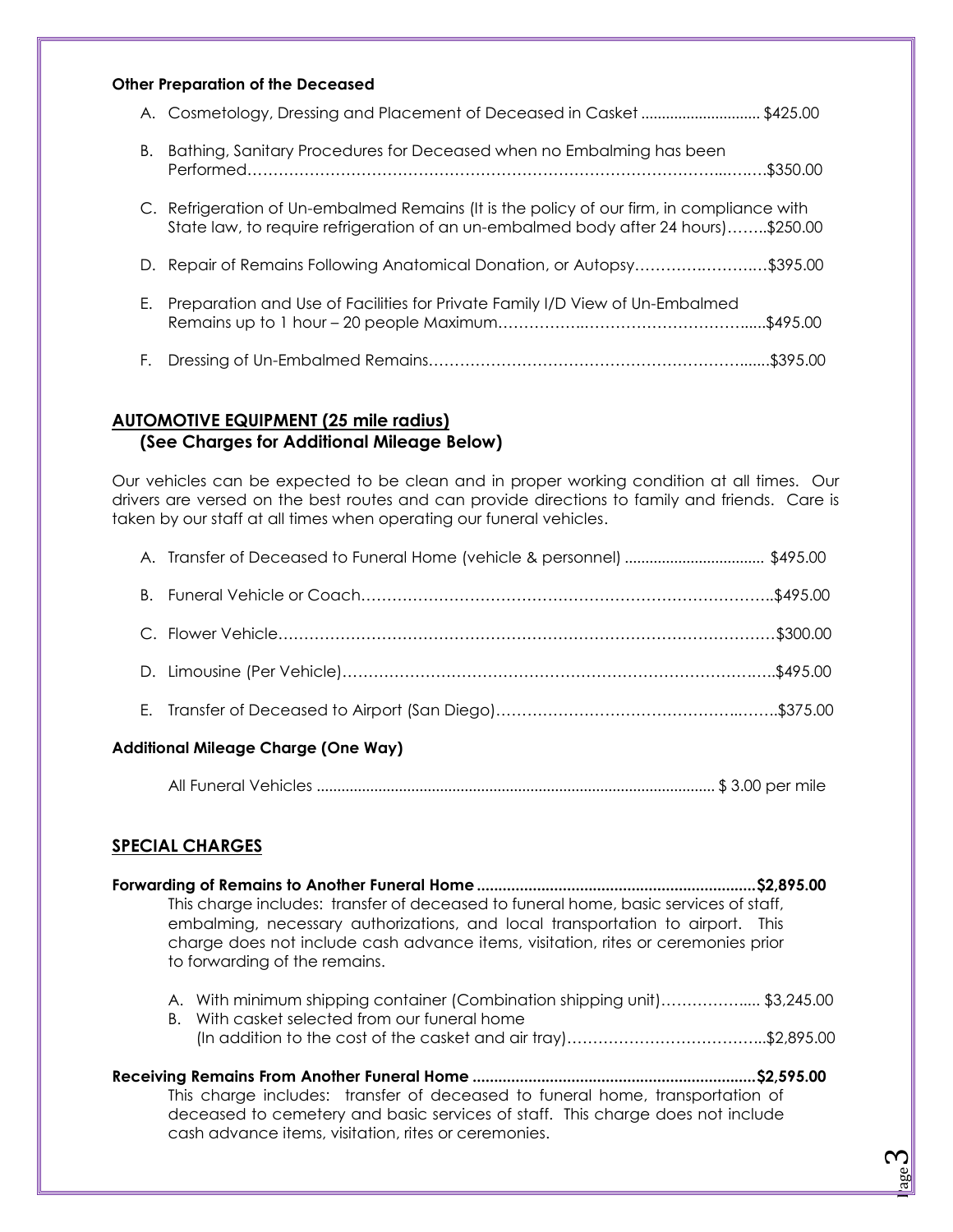| This charge for immediate burial includes transfer of deceased to funeral home,<br>refrigerated holding, local transportation to the cemetery, necessary<br>authorizations and basic services of staff. This charge does not include cash<br>advance items, the use of facilities and staff or any visitation or ceremony, public<br>or private, prior to burial.                                               | to \$2,895.00 |
|-----------------------------------------------------------------------------------------------------------------------------------------------------------------------------------------------------------------------------------------------------------------------------------------------------------------------------------------------------------------------------------------------------------------|---------------|
|                                                                                                                                                                                                                                                                                                                                                                                                                 |               |
| В.<br>Immediate burial with minimum casket selected from our funeral home\$3,890.00                                                                                                                                                                                                                                                                                                                             |               |
| C. Immediate burial with casket selected from our funeral home<br>(In addition to the casket as listed on the Casket Price List)\$2,895.00                                                                                                                                                                                                                                                                      |               |
| to to<br>This charge for a direct cremation includes transfer of deceased to funeral home,<br>local transportation to crematory, refrigerated holding, necessary authorizations,<br>and basic services of the staff. This charge does not include the crematory fee,<br>alternative container, or the use of facilities and staff for any visitation or ceremony,<br>public or private, prior to the cremation. | \$1,510.00    |
| If you want to arrange a direct cremation, you can use an alternative container.<br>Alternative containers encase the body and can be made of materials like<br>fiberboard or composition materials (with or without an outside covering). The<br>containers we provide are made of heavy fiberboard or composition materials.                                                                                  |               |
| A. Direct Cremation with container provided by purchaser\$1,510.00                                                                                                                                                                                                                                                                                                                                              |               |
| B. Direct Cremation with cardboard cremation container selected from                                                                                                                                                                                                                                                                                                                                            |               |
| C. Direct Cremation with casket selected from our funeral home<br>(In addition to the casket as listed on the Casket Price List) \$1,510.00                                                                                                                                                                                                                                                                     |               |
| <b>MERCHANDISE</b>                                                                                                                                                                                                                                                                                                                                                                                              |               |
| (A COMPLETE PRICE LIST WILL BE PROVIDED AT THE FUNERAL HOME)                                                                                                                                                                                                                                                                                                                                                    |               |
| R ALTERNATIVE CONTAINER PRICE RANGE                                                                                                                                                                                                                                                                                                                                                                             | \$ጸ5          |

B. ALTERNATIVE CONTAINER PRICE RANGE.…….…….....…………………………………..\$85 (A COMPLETE PRICE LIST WILL BE PROVIDED AT THE FUNERAL HOME)

> <u>Page</u> 4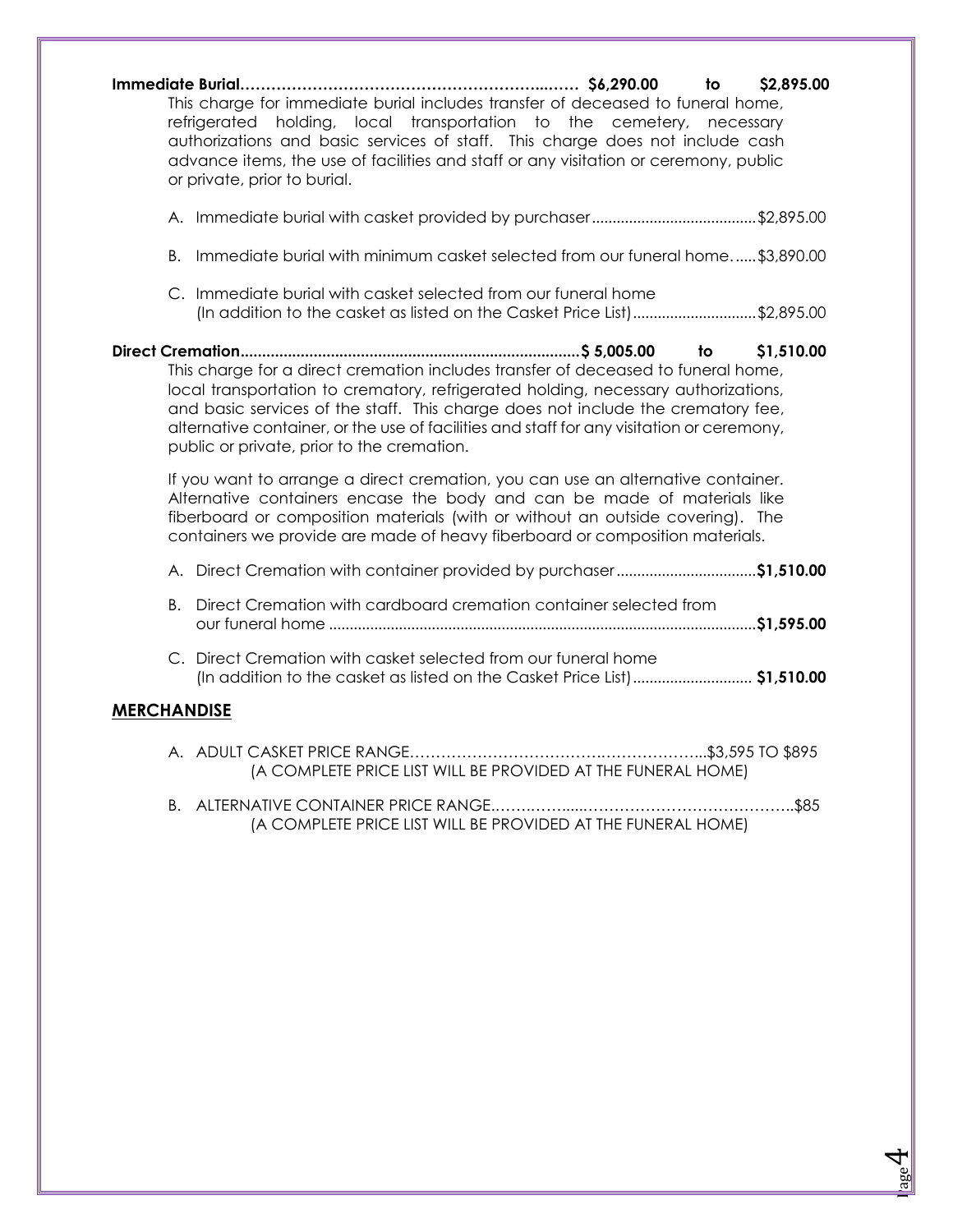## **BURIAL SERVICE DISCOUNTED PACKAGES**

### *\*\*\*Packages do not include: merchandise, state fees, and cash advance items\*\*\* \*\*\*Adding the use of the Reception Hall to any package is an additional \$250.00 fee\*\*\**

#### **Offering A: Complete Traditional Funeral Service Followed By Burial (Evening Service)…\$5,895.00 Complete Traditional Funeral Service Followed By Burial …………………………………..…..\$5,595.00**  Which Includes: *Offering reflects a savings of over \$1500.00 over items being purchased separately*

Basic Services of Funeral Director & Staff

- Facilities, Equipment, & Staff for Viewing or Visitation (up to 4 hours) or Other Facility
- Facilities, Equipment & Staff for Funeral Service at the Funeral Home or Other Facility
- Equipment & Staff Supervision of the Graveside Service
- Embalming
- Cosmetology, Dressing, & Placement of Deceased in Casket
- Transfer of Deceased to Funeral Home
- Funeral Coach
- **•** Flower Vehicle
- Assistance in placing obituary or free death notice in local newspapers
- Memorial Tribute on [www.alhiser-comer.com](http://www.alhiser-comer.com/)

## **Offering B: Visitation with Graveside Service (Evening Service) ........................................ \$5,195.00 Visitation with Graveside Service ........................................................................................... \$4,895.00**

Which Includes: *Offering reflects a savings of over \$1600.00 over items being purchased separately* 

- **Basic Services of Funeral Director & Staff**
- Facilities, Equipment, & Staff for Viewing or Visitation (up to 4 hours) or Other Facility
- Equipment & Staff Supervision of the Graveside Service
- Embalmina
- Cosmetology, Dressing, & Placement of Deceased in Casket
- Transfer of Deceased to Funeral Home
- Funeral Coach
- Flower Vehicle
- Assistance in placing obituary or free death notice in local newspapers
- Memorial Tribute on [www.alhiser-comer.com](http://www.alhiser-comer.com/)

### **Offering C: Traditional Funeral Service with No Visitation Followed By Burial .................. \$4,595.00**

Which Includes: *Offering reflects a savings of over \$1500.00 over items being purchased separately* 

- Basic Services of Funeral Director & Staff
- Facilities, Equipment & Staff for Funeral Service at the Funeral Home or Other Facility
- Equipment & Staff Supervision of the Graveside Service
- Refrigeration
- Dressing, & Placement of Deceased in Casket
- Transfer of Deceased to Funeral Home
- Funeral Coach
- Flower Vehicle
- Assistance in placing obituary or free death notice in local newspapers
- Memorial Tribute on [www.alhiser-comer.com](http://www.alhiser-comer.com/)

## **Offering D: Graveside Service with No Visitation ................................................................. \$3,895.00**

Which Includes: *Offering reflects a savings of over \$1700.00 over items being purchased separately*

- **Basic Services of Funeral Director & Staff**
- Equipment & Staff Supervision of the Graveside Service
- Refrigeration
- Dressing, & Placement of Deceased in Casket
- Transfer of Deceased to Funeral Home
- Funeral Coach
- Flower Vehicle
- Assistance in placing obituary or free death notice in local newspapers
- Memorial Tribute on [www.alhiser-comer.com](http://www.alhiser-comer.com/)

#### **Offering E: Direct Burial – No Services (No Family or Friends Present) ……………………. \$2,895.00**  Which Includes: *Offering reflects a savings of over \$1800.00 over items being purchased separately*

- **Basic Services of Funeral Director & Staff**
- Transfer of Deceased to Funeral Home
- Refrigeration
- Dressing, & Placement of Deceased in Casket
- Local Transportation to the cemetery
- Funeral Coach or Vehicle
- Assistance in placing obituary or free death notice in local newspapers
- Memorial Tribute on [www.alhiser-comer.com](http://www.alhiser-comer.com/)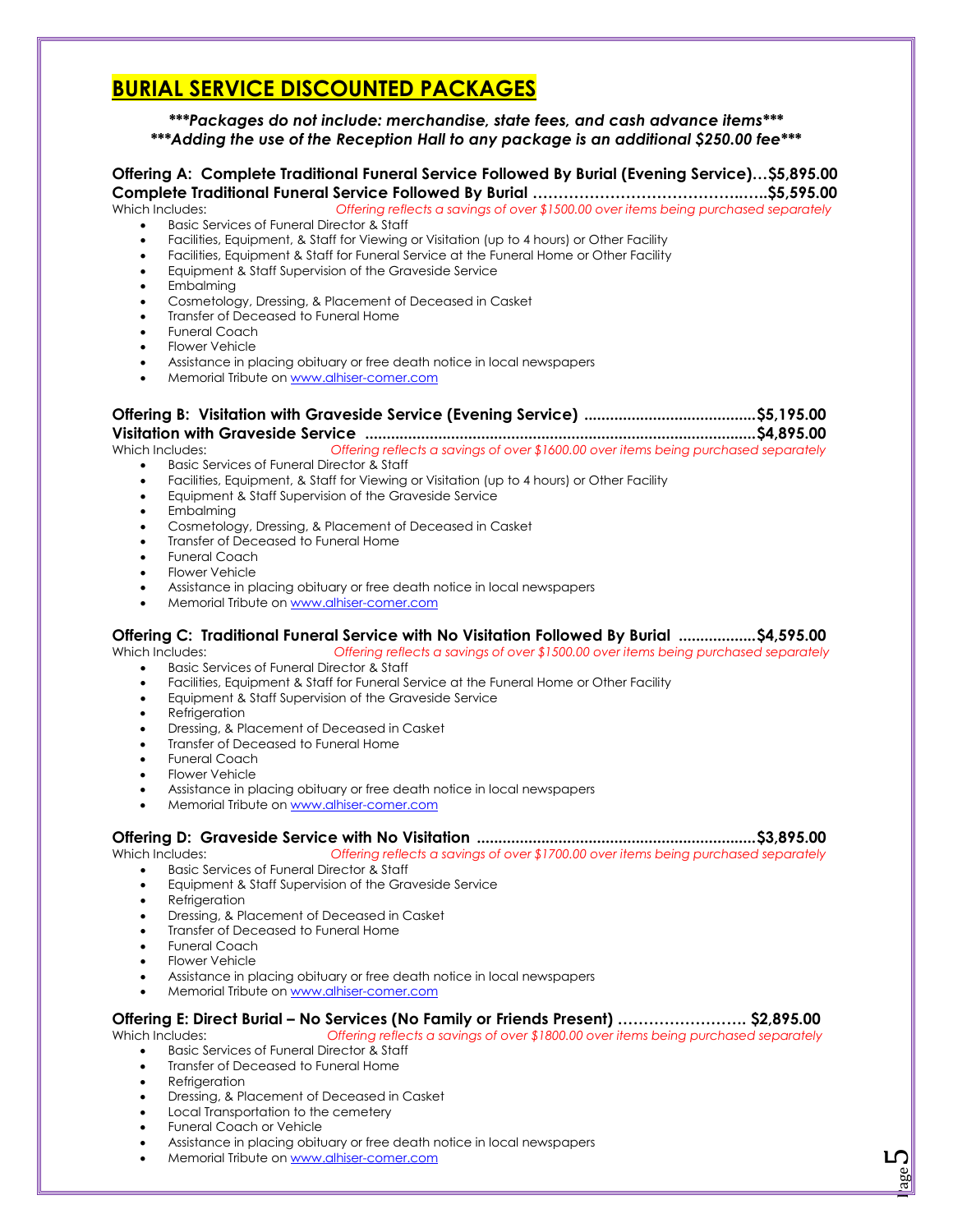## **CREMATION SERVICE DISCOUNTED PACKAGES**

*\*\*\*Packages do not include: merchandise, state fees, and cash advance items\*\*\* \*\*\*Adding the use of the Reception Hall to any package is an additional \$250.00 fee\*\*\**

**Offering F: Traditional Funeral Service Followed by Cremation (Evening Service) ........... \$5,195.00 Traditional Funeral Service Followed by Cremation ............................................................. \$4,895.00**  Offering reflects a savings of over \$2000.00 over items being purchased separately

- Basic Services of Funeral Director & Staff
- Facilities, Equipment, & Staff for Viewing or Visitation or Other Facility (up to 4 hours)
- Facilities, Equipment & Staff for Funeral Service at the Funeral Home or Other Facility
- Embalming
- Cosmetology, Dressing, & Placement of Deceased in Casket
- Transfer of Deceased to Funeral Home
- Funeral Coach
- Flower Vehicle
- Crematory Fee
	- Temporary Plastic Urn
	- Assistance in placing obituary or free death notice in local newspapers
	- Memorial Tribute on [www.alhiser-comer.com](http://www.alhiser-comer.com/)

<u>Page</u> 6

**Offering G: Visitation Only Followed by Cremation (Evening Service) ............................. \$4,595.00 Visitation Only Followed by Cremation .................................................................................. \$4,295.00**  Which Includes: *Offering reflects a savings of over \$1200.00 over items being purchased separately*  Basic Services of Funeral Director & Staff Facilities, Equipment, & Staff for Viewing or<br>Misterlies, Equipment, & Staff for Viewing or Visitation or Other Facility (up to 4 hours) Embalming **Cosmetology, Dressing, & Placement of** Deceased in Casket Transfer of Deceased to Funeral Home Crematory Fee • Temporary Plastic Urn Assistance in placing obituary or free death notice in local newspapers Memorial Tribute on [www.alhiser-comer.com](http://www.alhiser-comer.com/) **Offering H: Cremation with Memorial Service ....................................................................... \$2,995.00**  Which Includes: *Offering reflects a savings of over \$1100.00 over items being purchased separately* Basic Services of Funeral Director & Staff Facilities, Equipment & Staff for Memorial Facilities, Equipment & Staff for Memorial<br>Service at the Funeral Home or Other Facility, including Cemetery for Graveside and/or placement **Refrigeration**  Transfer of Deceased to Funeral Home Crematory Fee Cardboard Cremation Container - Carapolard Cremation<br>• Temporary Plastic Urn • Assistance in placing obituary or free death notice in local newspapers • Memorial Tribute on [www.alhiser-comer.com](http://www.alhiser-comer.com/) **Offering I: Veteran's Cremation ............................................................................................. \$2,595.00**  Which Includes: *Offering reflects a savings of over \$2000.00 over items being purchased separately* **Basic Services of Funeral Director & Staff**  Scheduling, Equipment & Staff for Placement at National Cemetery/Local Cemetery • Refrigeration Transfer of Deceased to Funeral Home Veteran's Flag Scheduling Honors with Local Military Branch • Military Flag Case Crematory Fee Cardboard Cremation Container **•** Temporary Plastic Urn Assistance in placing obituary or free death notice in local newspapers Memorial Tribute on [www.alhiser-comer.com](http://www.alhiser-comer.com/) **Offering J: Cremation with Final Goodbye (20 People MAX. – 1 Hour) .............................\$1,995.00**   *\*\*Scheduling and/or Delivery to Local Cemetery \$250.00\*\**  Offering reflects a savings of over \$2600.00 over items being purchased separately Basic Services of Funeral Director & Staff Refrigeration Transfer of Deceased to Funeral Home I.D Viewing (up to 1 hour) – 20 people MAX. Crematory Fee Cardboard Cremation Container Temporary Plastic Urn **•** Memorial Tribute on [www.alhiser-comer.com](http://www.alhiser-comer.com/) **Offering K: Direct Cremation .................................................................................................. \$1,595.00**  *\*\*\*Scheduling and/or Delivery to Local Cemetery \$250.00\*\**  Which Includes: *Offering reflects a savings of over \$2500.00 over items being purchased separately* **•** Basic Services of Funeral Director & Staff • Refrigeration • Transfer of Deceased to Funeral Home Crematory Fee Cardboard Cremation Container • Temporary Plastic Urn • Memorial Tribute on [www.alhiser-comer.com](http://www.alhiser-comer.com/) **FUNERAL AND CREMATION SERVICE DISCOUNTED PACKAGES DO NOT INCLUDE ALL MERCHANDISE, CASH ADVANCE ITEMS, OR SALES TAX. SUBSTITUTIONS OR DELETIONS ARE NOT ALLOWED ON THE PACKAGES.**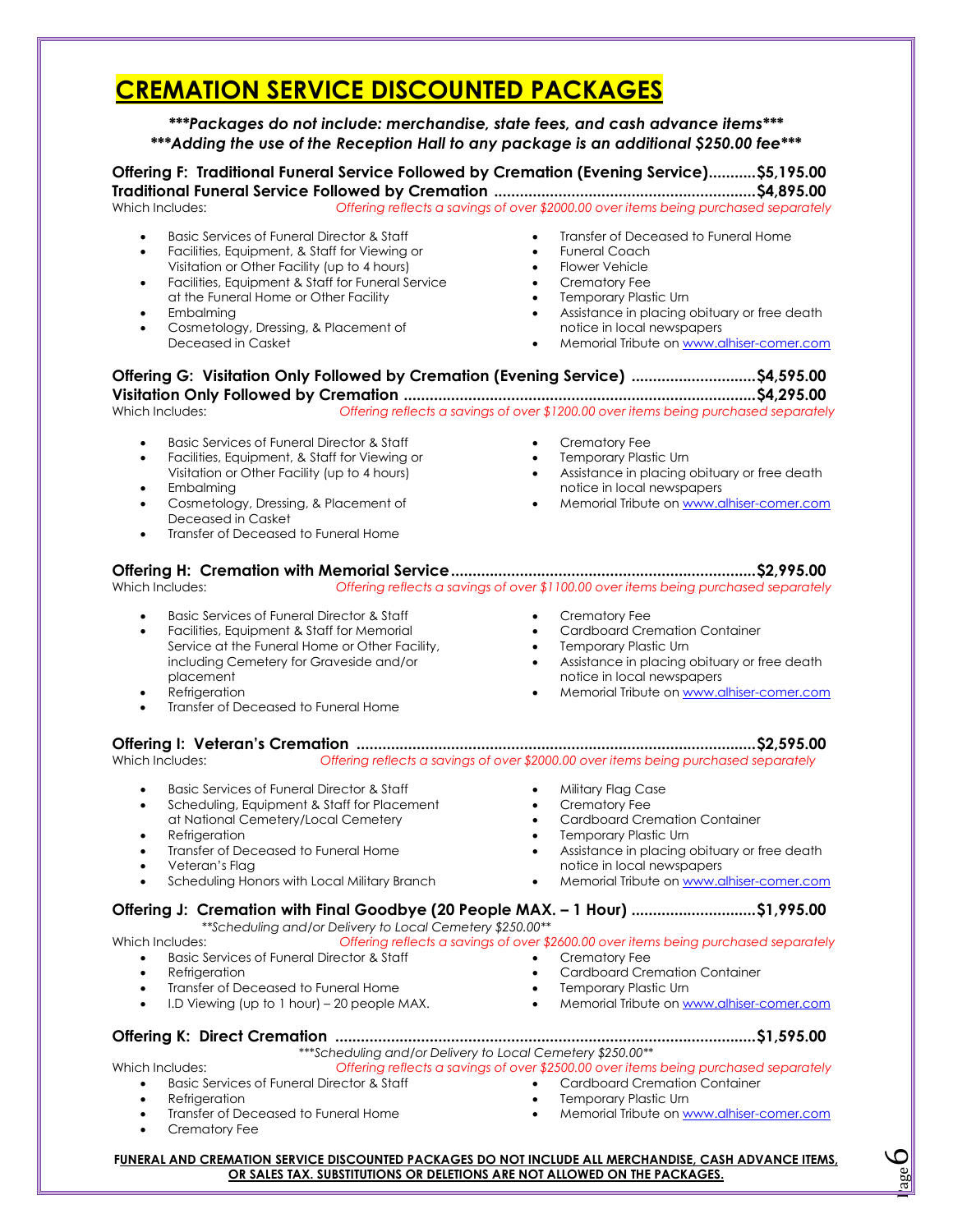# **ADDITIONAL SERVICES AND MERCHANDISE**

| <b>B. Additional Cremation Services</b> |  |
|-----------------------------------------|--|
|                                         |  |
|                                         |  |
|                                         |  |
|                                         |  |
|                                         |  |
|                                         |  |
|                                         |  |
|                                         |  |
|                                         |  |
|                                         |  |
|                                         |  |
|                                         |  |
|                                         |  |
|                                         |  |
|                                         |  |
|                                         |  |
|                                         |  |
|                                         |  |
|                                         |  |
|                                         |  |
| <b>CASH ADVANCE ITEMS</b>               |  |
|                                         |  |
|                                         |  |
|                                         |  |
|                                         |  |
|                                         |  |
|                                         |  |
|                                         |  |
|                                         |  |
|                                         |  |
|                                         |  |
|                                         |  |
|                                         |  |
|                                         |  |
|                                         |  |
|                                         |  |
|                                         |  |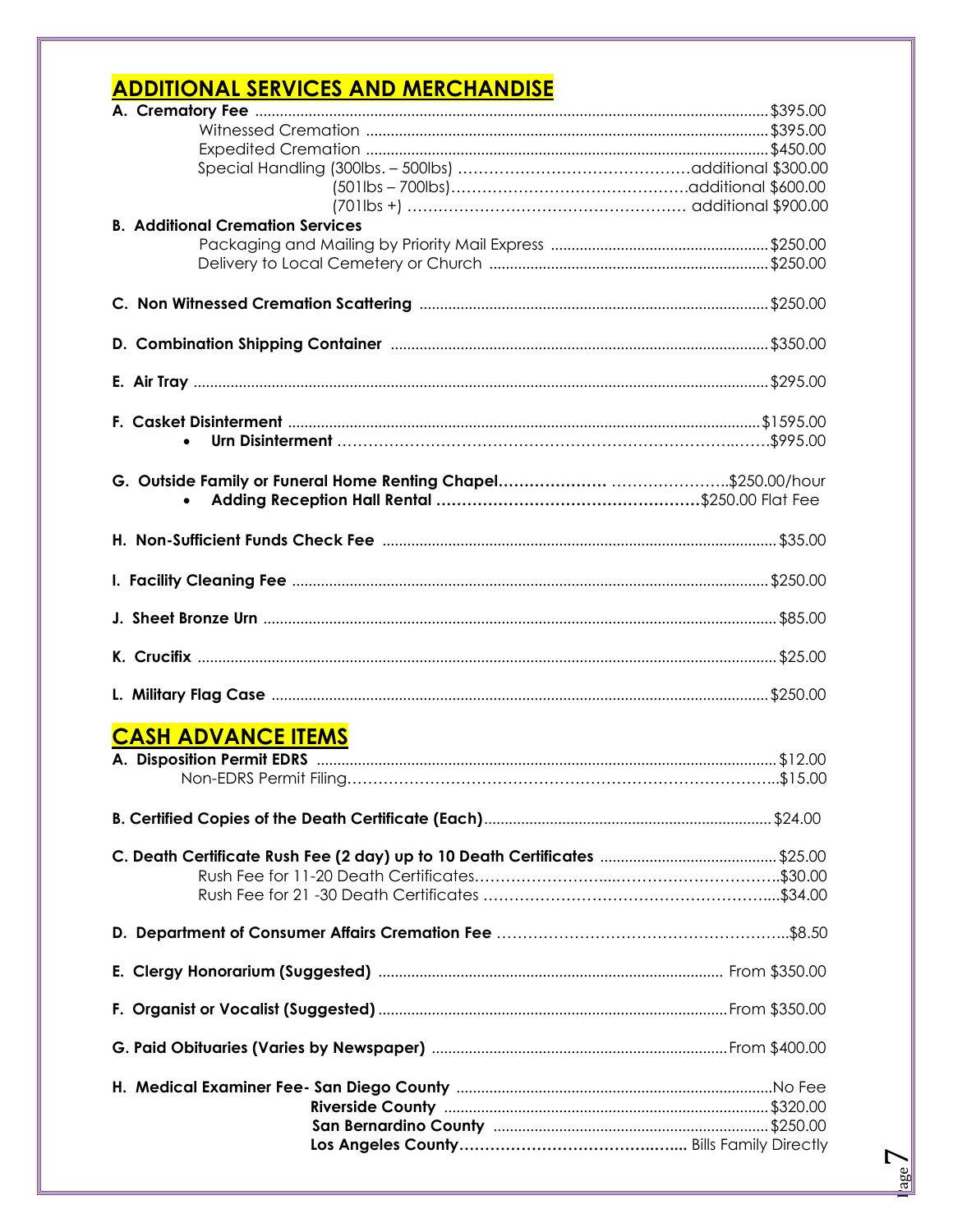## **MEMORIAL STATIONERY COLLECTIONS**

Our stationery packages are designed to help each family keep a record of the services in their own unique way. Families that want to cherish these keepsakes will take advantage of our Elegance or Prestige Collections. All of these collections offer a method of keeping an attendance record at the service as well as a service folder that can be kept as a personal remembrance.

| A. | Religious or Thomas Kincaid Memorial Record Book<br>100 Matching Memorial Folders or Prayer Cards<br>٠<br>50 Matching Acknowledgement Cards<br>٠ |  |
|----|--------------------------------------------------------------------------------------------------------------------------------------------------|--|
| В. | Military or Photo Memorial Record Book<br>100 Matching Memorial Folders or Prayer Cards<br>٠<br>50 Matching Acknowledgement Cards<br>$\bullet$   |  |
|    | Nature or Basic Memorial Record Book<br>100 Matching Memorial Folders or Prayer Cards                                                            |  |

50 Matching Acknowledgement Cards

## **MEMORIAL PRODUCTS & STATIONERY**

| A. Memorial Record Books |  |
|--------------------------|--|
|                          |  |
|                          |  |
|                          |  |
|                          |  |
|                          |  |
|                          |  |
|                          |  |
|                          |  |
|                          |  |
|                          |  |
|                          |  |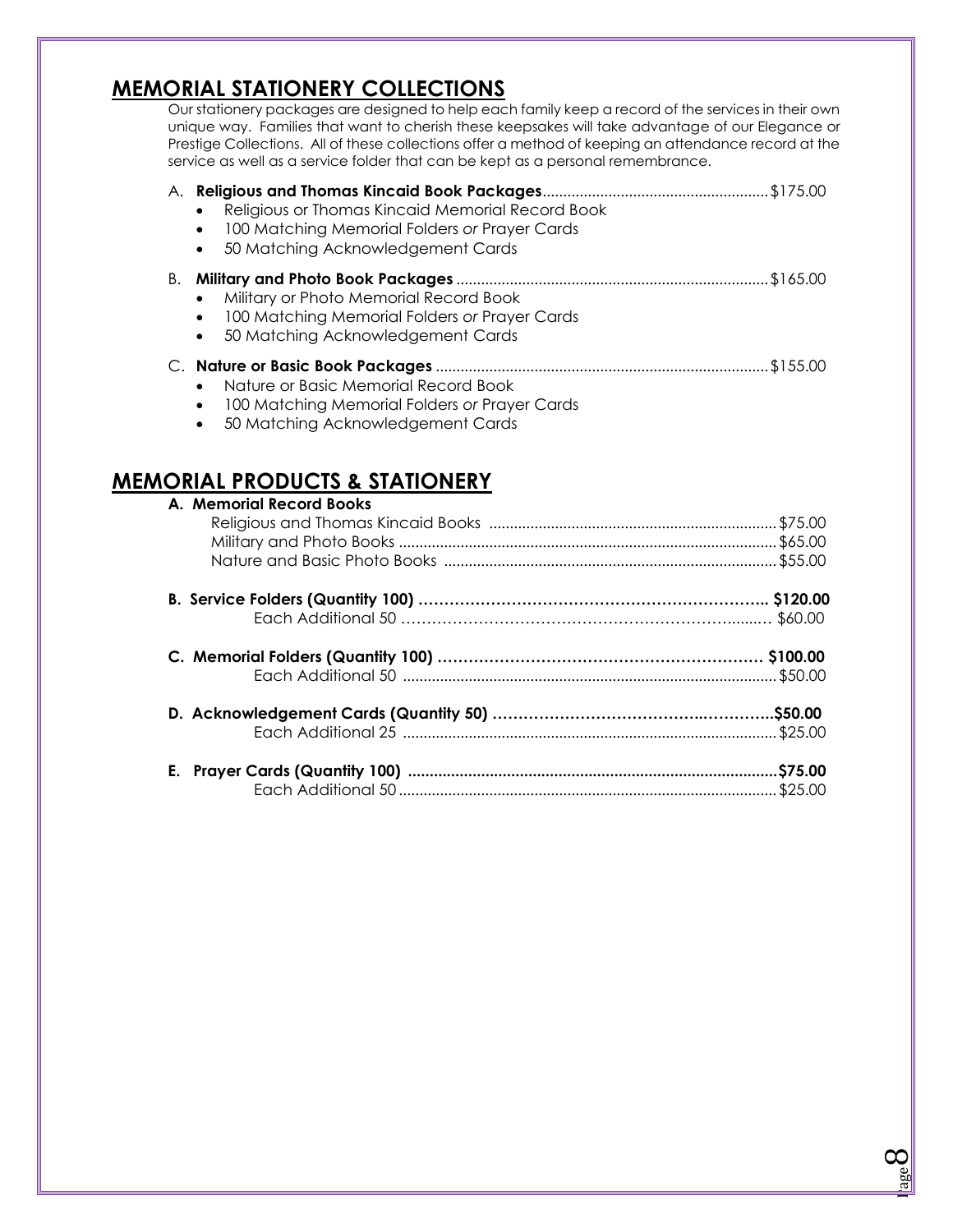## **INFANT/CHILD PRICING**

## **FETAL DEMISE AND INFANTS UP TO 12 MONTHS OF AGE**

| All other services will be charged at 75% off of adult service charges, merchandise as priced |  |
|-----------------------------------------------------------------------------------------------|--|
|                                                                                               |  |
|                                                                                               |  |

## **1 TO 5 YEARS**

| All other services will be charged at 50% off of adult service charges, merchandise as priced |  |
|-----------------------------------------------------------------------------------------------|--|

## **6 TO 11 YEARS**

| All other services will be charged at 25% off of adult service charges, merchandise as priced |  |
|-----------------------------------------------------------------------------------------------|--|
|                                                                                               |  |
|                                                                                               |  |
|                                                                                               |  |

## *These prices are effective June 1, 2022 but are subject to change without notice*

## **12 YEARS AND OLDER TO BE PRICED AS ADULT**

For any other Services or Merchandise requested use charges as listed in General Price List